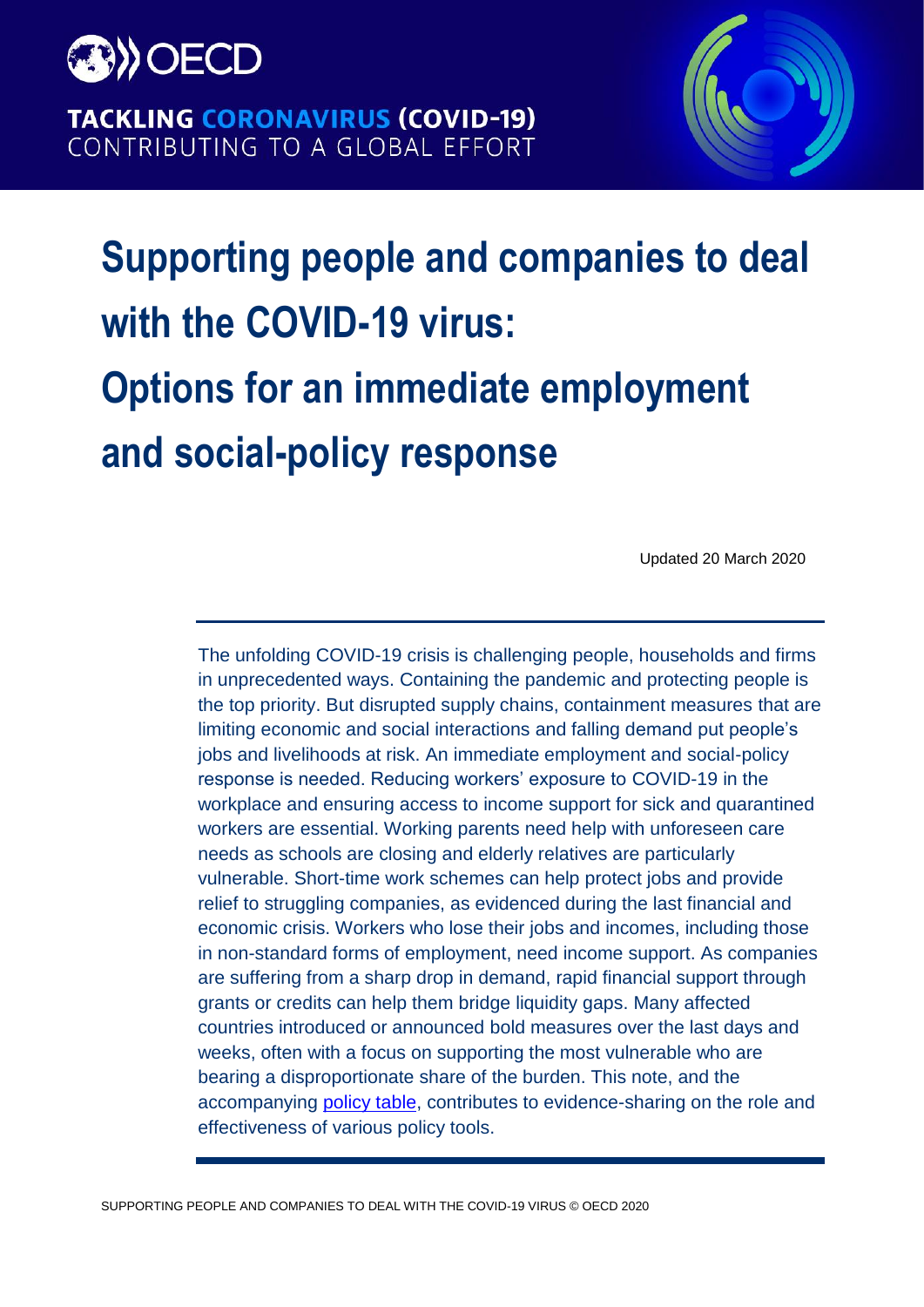The outbreak of the COVID-19 virus poses an unprecedented, major challenge to economies and societies. The global economy faces its biggest danger since the financial crisis. Containing the epidemic and protecting people is the top priority. Reinforcing health systems and medical research to ensure that appropriate care can be provided to all those infected by the virus comes first; but governments also need to find fast and effective solutions to deal with the economic and social impact on workers and companies of both the disease itself and the effects of the containment measures taken to limit the spread of the virus.

This crisis is of a different nature than previous ones, and it requires a different mix and timing of policy responses. The spread of the COVID-19 virus interrupted international supply chains, notably with China, and is forcing workers to remain at home because they are quarantined, sick or subject to lockdowns. Such a "supply shock" is very difficult to address with standard monetary and fiscal policy tools. As companies are finding themselves forced to interrupt and scale down operations, they lose the capacity to continue paying their employees' wages. This threatens households' incomes and, combined with growing uncertainty, reduces household consumption – a "demand shock" that will put further pressure on companies and their employees as well as on independent workers. In addition to fighting the public-health emergency, governments therefore have to move swiftly to provide employers and independent workers with liquidity and strengthen income support for workers and their families.

This note is a first attempt at setting out the employment and social-policy tools at governments' disposal to counter the economic and social impact of the COVID-19 crisis. Many of these measures are already being taken by countries around world; others will follow as the situation evolves over the coming days and weeks. This brief is therefore accompanied by an overview table of countries' policy responses, available [online,](http://www.oecd.org/social/Covid-19-Employment-and-Social-Policy-Responses-by-Country.xlsx) which will be continuously updated.

#### **Reducing workers' exposure to the COVID-19 virus in the workplace**

Many countries are taking measures to **limit physical interaction**. The first focus was on interpersonal interactions in the workplace and the daily commute, given that workplaces and public transport often gather large numbers of people and thereby increase their risk of contracting and spreading the COVID-19 virus.

# **Policy options to reduce workers' exposure to the COVID-19 virus in the workplace**

- Relaxing existing regulations or introducing new options for teleworking.
- Providing financial and non-financial assistance to small and medium-sized enterprises (SMEs) to help them quickly develop teleworking capacity and effective teleworking routines.
- Encouraging employers' organisations to inform their members of the benefits of telework and to offer assistance.
- Collaborating with technology companies to provide SMEs and the self-employed with free and rapid access to communication and sharing tools.
- Providing, or encouraging unions and employers to negotiate guidelines to reduce workers' exposure in those workplaces where telework is not possible.

Besides calls to strictly follow sanitary guidelines, governments and employers have been encouraging prolonged "**teleworking"** which, with the right IT equipment, is possible in many workplaces. Indeed, teleworking has become increasingly common over the past decade or so. While some employers have been hesitant to promote it, it is now in their direct interest to reduce their employees' exposure to the virus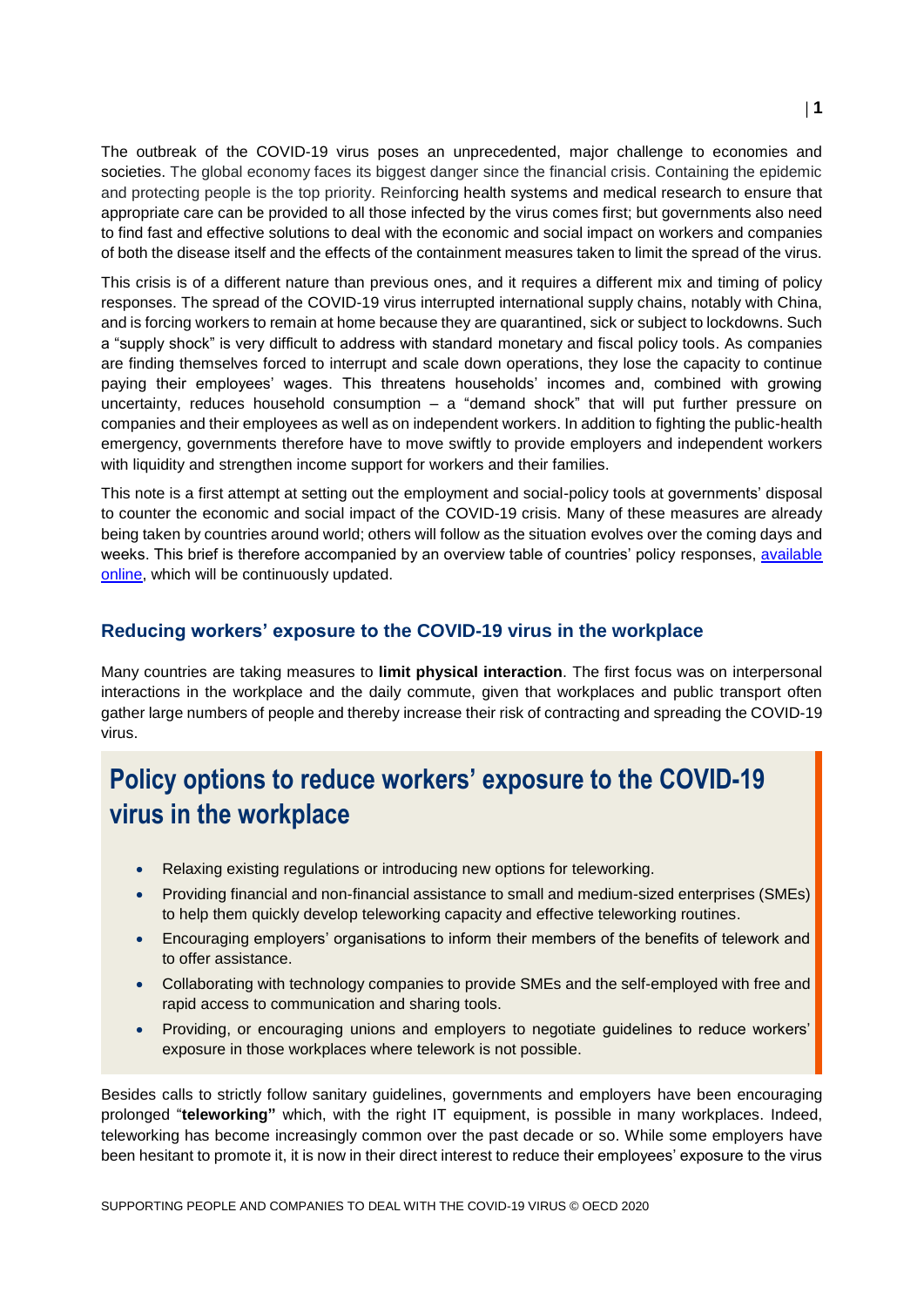to limit sickness-related absences and maintain operations. Where a minimum staff presence at the workplace is required, "rotating" teleworking can be used. Employers can also reorganise work routines to limit interpersonal contact, *e.g.* by reducing office sharing and cancelling larger meetings. Some activities, however, will always require workers to be physically present, such as in the care, transport and retail industries, the energy sector and emergency services.

Regulations permitting teleworking exist in many OECD countries, both in law and collective bargaining; sometimes these are quite restrictive and may require an *ex ante* agreement by social partners. Such requirements can be eased. Italy for example simplified the procedure for teleworking: for the next six months, companies and employees can arrange teleworking without a prior agreement with unions, without a written agreement and at the employee's place of choice. To ensure the health and safety of workers who cannot work from home, social partners have signed a binding agreement on the procedures to reduce workers' exposure to the COVID-19 virus in the workplace.

Governments are also providing different types of **support to small and medium-sized enterprises (SMEs) to help them quickly develop teleworking capacities** through financial assistance to purchase equipment and by supporting the development of suitable teleworking policies. In Japan, for instance, firms can now receive a subsidy of 50% (up to JPY 1 million) towards the cost of installing telework facilities. The Italian Ministry of Innovation has set up a website that provides an overview of the various available web-based tools that permit remote work and remote education [\(https://solidarietadigitale.agid.gov.it/\)](https://solidarietadigitale.agid.gov.it/). Some large tech companies, including Amazon Web Services, Cisco, Dropbox and Google, provide temporary free-of-charge access to some of their communication and sharing tools to companies and workers.

In some countries, and for some groups, poor **housing conditions** may make it difficult for people to selfisolate and can make effective teleworking impossible. In the face of an infectious disease like COVID-19, overcrowding can be particularly problematic as it prevents physical distancing and facilitates the spread of the disease when a household member gets sick. More than a quarter of all households in Latvia, Mexico, Poland and the Slovak Republic live in overcrowded conditions. Also, up to a quarter of households in ten OECD countries do not have a personal computer; in Turkey and Mexico, fewer than half of households have access to a computer at home.

## **Providing income replacement to sick workers and their families**

**Paid sick leave** is a crucial tool for addressing the economic impact of the COVID-19 crisis for workers and their families. It can provide some income continuity for workers who are unable to work because they have been diagnosed with COVID-19 or have to self-isolate. By ensuring that sick workers can afford to remain at home until they are no longer contagious, paid sick leave also helps to slow the transmission of the virus.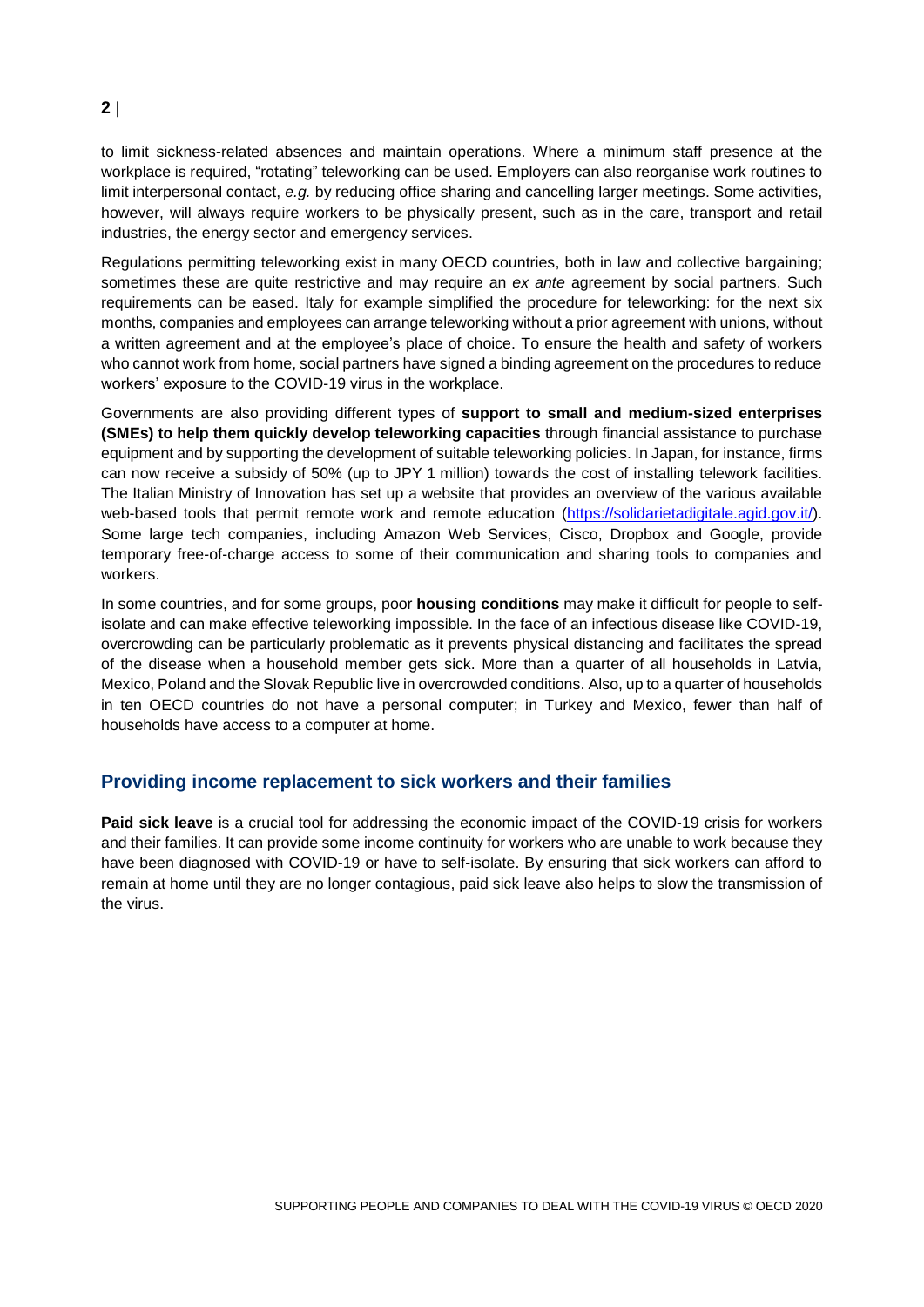# **Policy options for strengthening income support for sick workers and their families**

- Extending paid sick leave coverage to non-standard workers, including the self-employed.
- Extending the duration of paid sick leave or waiving waiting periods and aligning them with quarantine and medical recommendations.
- Adapting reporting requirements to access paid sick leave, e.g. by waiving the need for medical certification.

Most OECD countries provide workers with financial compensation during sick leave. Often, the initial period is covered *by the employer*, in the form of continued wage payment for a period of 5-15 days in most OECD countries, but up to several weeks or months, *e.g.* in Austria, Germany or Italy and even 2 years in the Netherlands. In addition, almost all OECD countries provide *publicly paid* income support for sick workers that can extend far beyond employers' liabilities, for up to one year in many OECD countries and even longer than this in some. The level of compensation during sick leave is high in many countries, typically replacing around 50-80% of the last wage, and even up to 100% in countries like the Netherlands and Norway. In countries with the most generous systems, total spending on paid sick leave, including employer payments and public sickness benefit, sums to 3% of total employee compensation or more (see [Figure](#page-3-0) 1).

#### <span id="page-3-0"></span>**Figure 1. Sick-leave compensation is substantial in some countries**

Public and private spending on sick leave compensation, as a percentage of employees' compensation, 2017 or latest year available



Note: Data on private spending are likely of lesser quality than information on budgetary allocations. This holds in particular for data on nonmandatory employer-provided sick pay (as stipulated in individual employment contracts and/or in enterprise or other collective labour agreements). Voluntary employer-provided sick pay is not subject to reporting requirements and estimates of their magnitude may not be available on a comprehensive basis. As a result, estimates presented here understate the true extent of privately provided sick pay and by extension total spending on sick pay in countries where workers largely have to rely on such employer-provided benefits, as for example in Canada and the United States.

Source: Calculations based on the OECD Social Expenditure Database, [http://oe.cd/socx.](http://oe.cd/socx)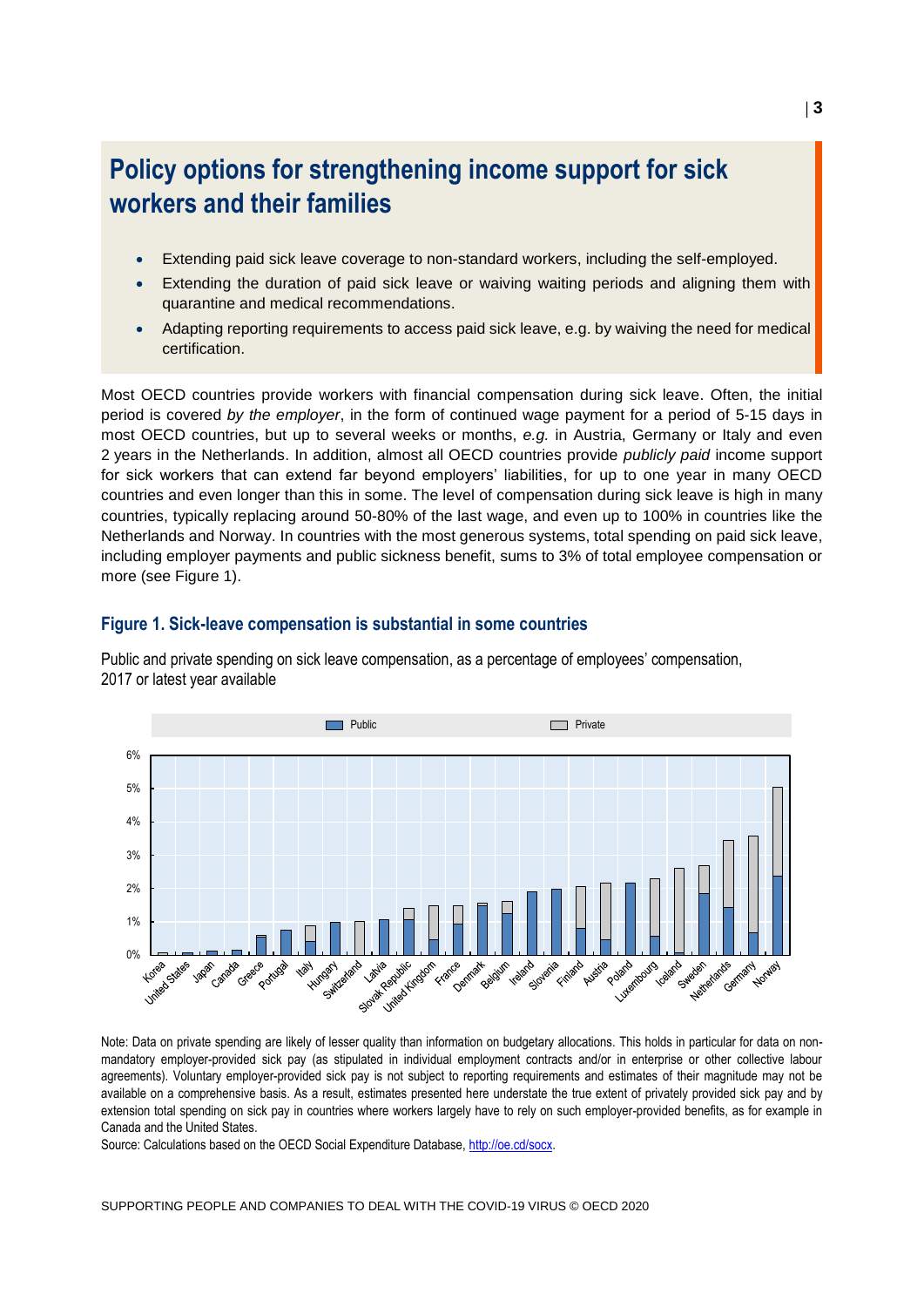However, in some countries, sick-leave compensation only covers a small fraction of the previous wage and / or is shorter than the recommended period of self-isolation for people with COVID-19 symptoms. For instance, Korea and the United States have no generally applicable statutory obligations for employers to continue wage payments in case of illness and also do not provide for statutory public sickness benefits (OECD, 2018[1]). Comprehensive spending data on employer-provided sick pay is not available for the United States, but a quarter of U.S. workers do not have access to paid sick leave at all (rising to one half for low-wage workers), and two thirds of workers who do accrue less than 10 days of paid sick leave per year (Bureau of Labor Statistics, 2019<sub>[2]</sub>). With the "Families First CoronaVirus Response Act", the United States introduced two weeks of paid sick leave for workers impacted by the COVID-19 virus, which will initially be paid by employers but be fully reimbursed by the federal government.

In many countries, access to paid sick leave is limited for non-standard workers. Heavy reliance on voluntary employer provisions can mean lower coverage in part-time jobs and for employees on short-time contracts. These gaps are a concern particularly when health risks are elevated for these groups, e.g., because of greater exposure to infection risks in the service sector. In Australia for example, self-employed and casual workers are not entitled to sick pay. But gaps affect public provisions as well, especially for self-employed workers (se[e Figure](#page-5-0) 2). In the Netherlands, they do not have to be insured against temporary income loss caused by illness; they can opt for private insurance but only a minority do so. They can, however, receive an income supplement, up to the level of regular social assistance or a zero-interest loan. In Italy, self-employed workers do not have any statutory sickness insurance, although some may be covered by occupational schemes. For temporary workers, maximum sickness benefit durations are typically shorter than for those on permanent contracts because the benefit duration is often limited by the end date of the temporary contract. For temporary workers in Italy, the benefit duration also depends on days worked in the past year (which is not the case for permanent employees).

In some countries, sickness benefit coverage is mandatory for self-employed workers with incomes above a certain minimum (for others, coverage may be voluntary). But maximum entitlement periods may be shorter and waiting periods much longer for self-employed than for dependent employees, e.g. 10 days in Portugal (3 days for employees), and 7 days in France (3 days for employees).

Governments have been adopting a series of measures to replace incomes for sick workers during the COVID-19 crisis. Portugal waived the waiting period for self-employed workers on sickness benefit. The United Kingdom announced that it will abolish the three-day waiting period for employer-provided statutory pay as well as the one-week waiting period for an allowance is payable to low earners and the selfemployed. In Austria, people who may have COVID-19 are not required to send a sickness certificate because Austrian policy is very strict on not going to a doctor or hospital to avoid spreading the virus. Also, for workers on sick leave with COVID-19, employers get their continued wage payments reimbursed after ten days of absence while they have to continue wage payments for up to 12 weeks for normal sick leave. In Germany, according to existing legislation aimed at curbing the spread of infectious diseases, the selfemployed can claim an income replacement benefit at a level of their declared earnings in the previous tax year.

The private sector too has been taking action. Some companies are providing their employees with paid sick leave to allow those who feel ill to stay home.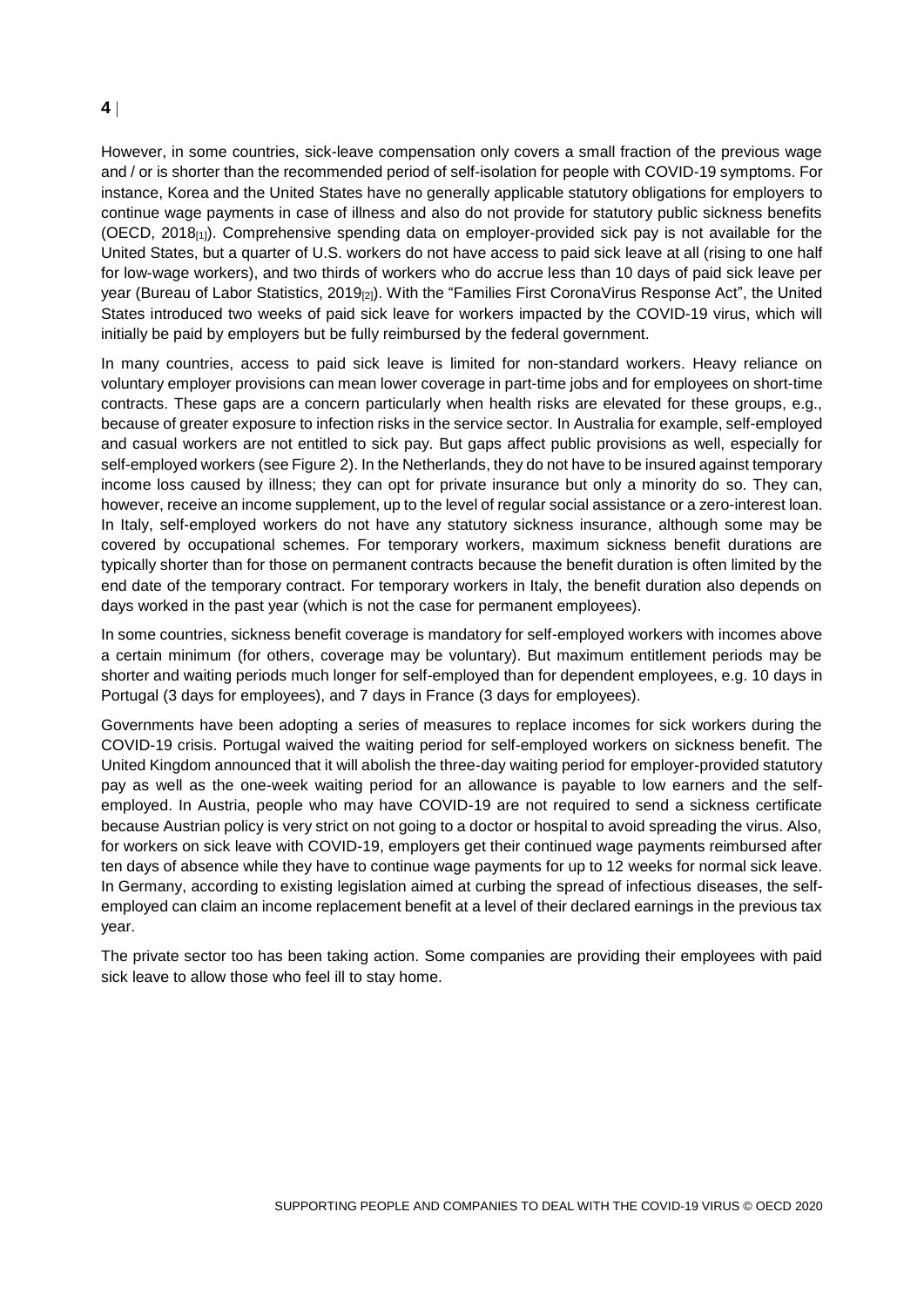#### <span id="page-5-0"></span>**Figure 2. For non-standard workers, statutory access to sickness benefits can be limited**

Statutory access to sickness benefits for non-standard workers compared to standard workers ("SW") by contract type and incidence of employment form, 2017



Note: Gaps between standard dependent employees (full-time open-ended contract) and self-employed / temporary and part-time workers. Sickness benefits refers to income replacement (not access to health-care). "Partial" access can arise if a) eligibility conditions, benefit amounts or receipt durations are less advantageous for non-standard workers; b) insurance-based and non-contributory benefits co-exist and individuals can access only the latter; or c) non-standard workers can choose to declare a lower contribution base while standard workers pay contributions on full earnings (possibly subject to a ceiling). "No access": compulsory for standard workers but non-standard workers are excluded. Not applicable: no compulsory sickness benefit schemes in the US and Korea. No information on part-time and temporary workers for Japan. \* Data on self-employment incidence is missing/incomplete for Estonia, Iceland and Luxembourg and refers to 2015 for the Slovak Republic and to 2014 for Latvia. Data on the incidence of temporary employment is missing for the US.

Source: Australia: Whiteford and Heron (2018<sub>[3]</sub>), European countries: adapted from Spasova et al. (2017<sub>[4]</sub>), Canada, Japan, Korea: Information provided by country delegations to the OECD, USA: SSA and ISSA (2018[5]). Share of self-employment in total employment, temporary workers in percent of employees: OECD (2018), "Labour Force Statistics: Summary tables" and OECD Employment and Labour Market Statistics (database).

## **Providing income replacement to quarantined workers who cannot work from home**

In order to contain the spread of the COVID-19 virus, most OECD countries introduced quarantine requirements for workers returning from high-risk countries or who have been in close contact with people who show symptoms or have been diagnosed. An increasing number of OECD countries are on lockdown. While some workers may be able to continue working while being in self-isolation at home, many cannot.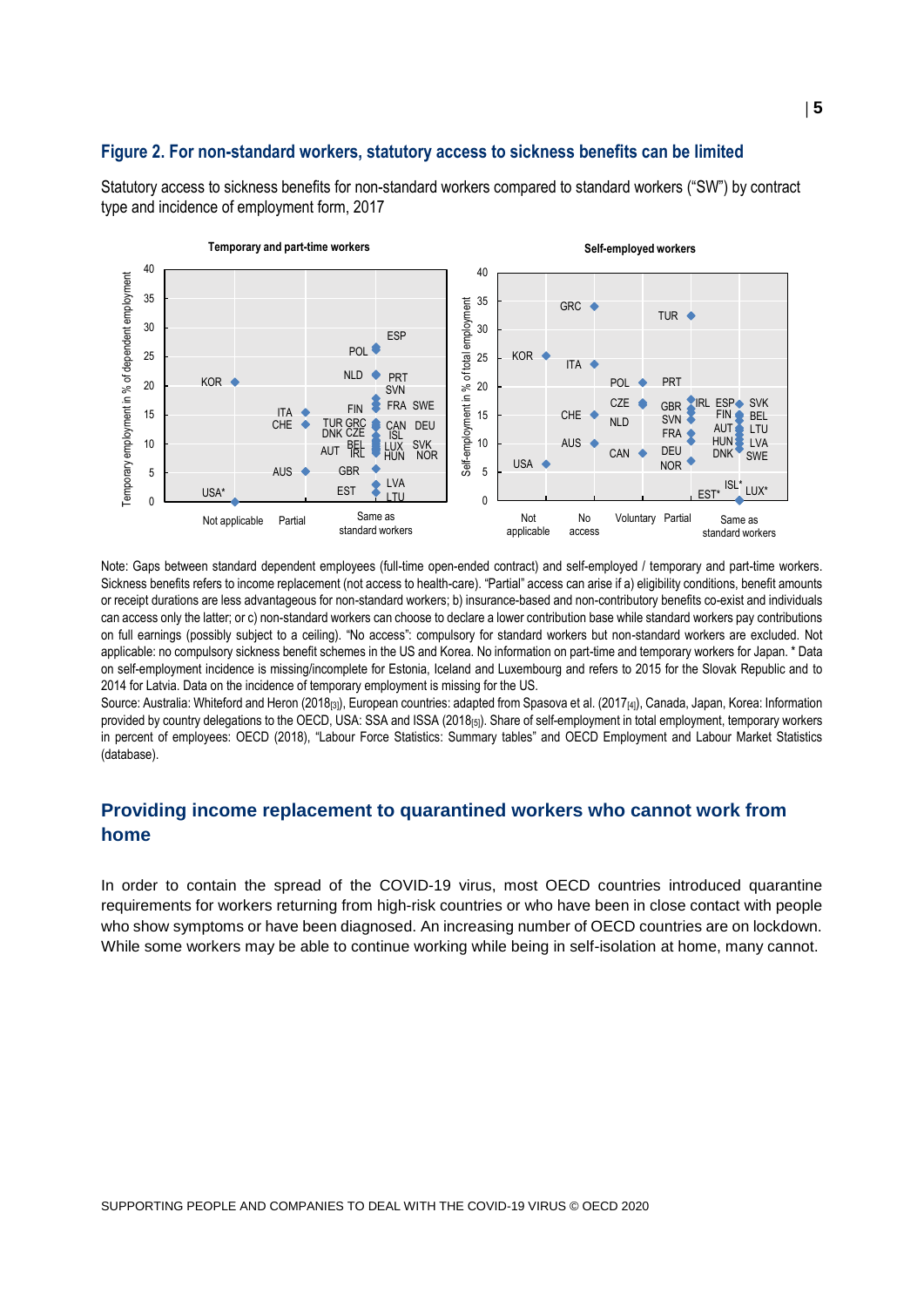# **Policy options to support quarantined workers unable to work from home**

- Adapting regulations to ensure that quarantined workers have access to paid sick leave.
- Reimbursing employers if they provide paid sick leave to quarantined workers.
- Ensuring that non-standard workers in quarantine receive support.

The legal situation of **workers in mandated quarantine who cannot work from home** differs across countries. In some countries, quarantined workers are covered by sick pay. In Austria and Germany, for instance, existing legislation treats quarantined workers who cannot work from home as on sick leave, i.e. they continue to receive their salary (for 4-12 weeks in Austria, for 6 weeks in Germany). In the Netherlands, quarantined workers generally continue to receive their usual pay from their employer, though this may depend on the reason for the quarantine (following professional travel or holidays) and the type of employment contract. The United Kingdom announced making statutory sick pay available to all workers who are advised to self-isolate because of the COVID-19 virus even if they have not displayed symptoms. In some countries such as Belgium, France and Netherlands, quarantined workers who cannot work from home may be covered by short-time work schemes that are made available in the case of *force majeure*.

In light of the potentially high costs to employers and large public-health benefits, countries have been supporting employers in shouldering the cost of the absence of workers: in Germany, employers can claim continued wage payments back from regional authorities. The situation in Austria is similar. The United Kingdom announced that companies with fewer than 250 employees will be able to claim refunds for statutory sick pay paid to staff off work because of COVID-19 for a period of up to 14 days. In Portugal, quarantined workers will receive sickness benefits paid by social security at a level equivalent to their wages.

The self-employed face much greater income insecurity if they have to quarantine, except in countries with specific provisions for such cases. In Germany, income replacement for the self-employed extends beyond those who are sick to those with a justified reason for quarantine.

#### **Helping workers deal with unforeseen care needs**

The large-scale closure of childcare facilities and schools now implemented in an increasing number of OECD countries can cause considerable difficulties for working parents who have to (arrange) care during the working day. A further complication is that grandparents, who are often relied on as informal care providers, are particularly vulnerable and are required to minimise close contact with others, notably with children.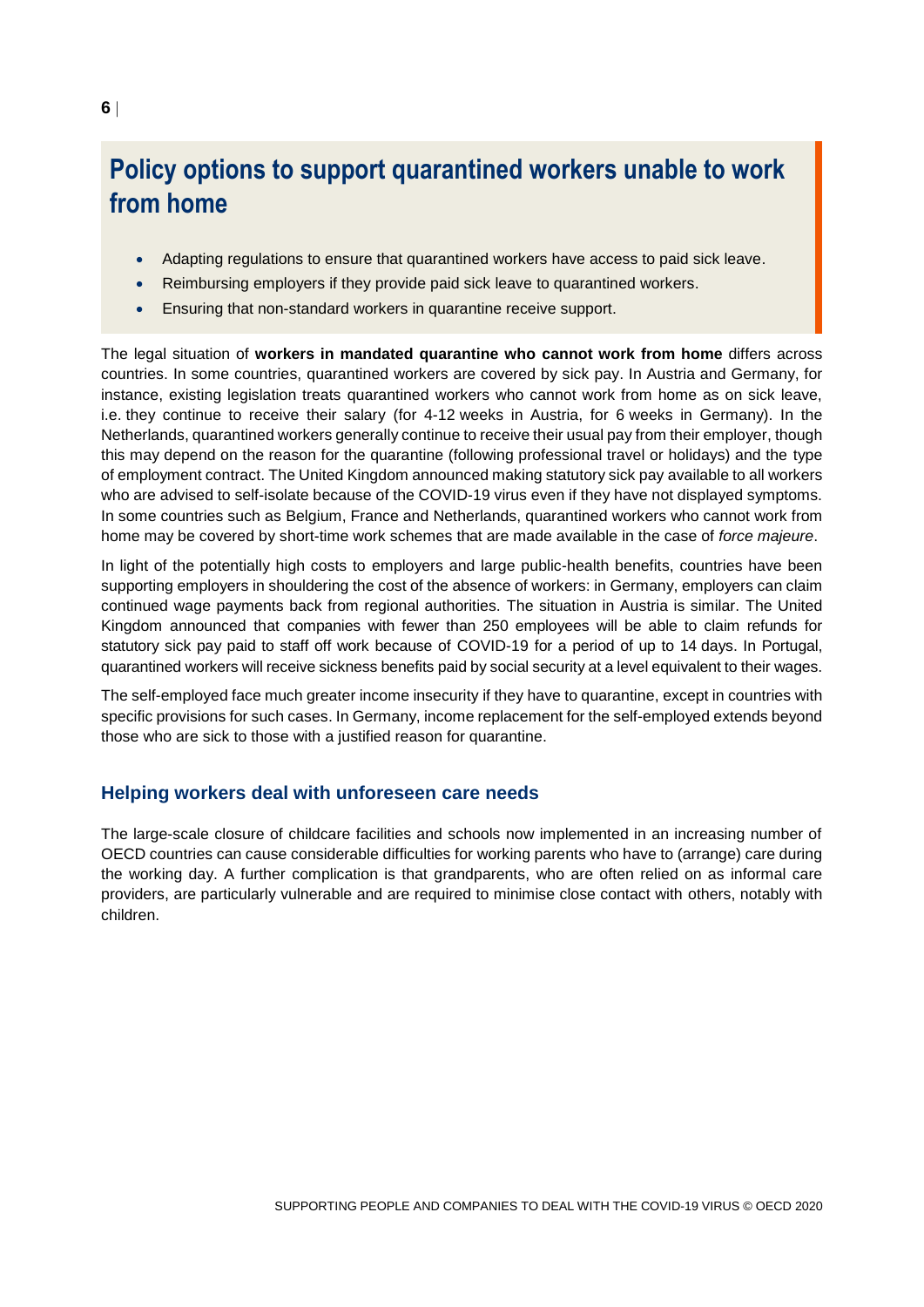# **Policy options to support workers and families with caring responsibilities**

- Offering public childcare options to working parents in essential services, such as health care, public utilities and emergency services.
- Publicly providing alternative care arrangements.
- Offering direct financial support to workers who need to take leave.
- Giving financial subsidies to employers who provide workers with paid leave.
- Adapting telework requirements to workers' caring responsibilities in terms of working hours and work load.

Teleworking full office hours can be very difficult if not impossible in practice, notably for families with young children, couples where only one partner can telework and single parents. In particular lower-skilled, lowerpaid occupations are less likely to be able to work from home (OECD, 2016 $_{[6]}$ ), but may also not be able to afford buying in external care solutions (e.g. private childminders), where these are available.

**Working parents may be able to request leave from work**. In the short term, they might be able to use statutory annual leave, although this often remains at the discretion of the employer. In the United Kingdom, for example, workers must provide their employers with notice before they take leave, and employers can restrict and/or refuse to give leave at certain times. In the United States, at the national level, workers have no statutory entitlement to paid annual leave at all.

**Parents' rights to take additional time off** in the case of e.g. school/facility closure are often unclear. Almost all OECD countries provide employees with an entitlement to leave in order to care for ill or injured children or other dependents (OECD,  $2020_{[7]}$ ). In some countries, parents have a right to a leave in case of unforeseen closures (e.g. Poland and the Slovak Republic) or other "unforeseen emergencies" (e.g. Australia and the United Kingdom), which would likely include sudden school closure. Others (e.g. Austria, Germany) have recently clarified that existing emergency leave entitlements will apply in cases of school or childcare facility closure. However, these rights sometimes extend only as far as *unpaid* leave, with the decision to continue payment of salaries typically left to the employer. Many parents may be unable to afford taking unpaid leave for any length of time. Moreover, in some countries (e.g. Austria, Germany and the Slovak Republic), these leaves (or the right to payment during leave) are time-limited, while in others, it is unclear how long these rights would continue to apply.

Some countries have begun implementing **emergency measures to help working parents** in cases of closure of schools or childcare centres. In several countries where childcare facilities and schools have been closed (e.g. Austria, France, Germany and the Netherlands), some facilities remain open, with a skeleton staff, to look after children of essential service workers, notably in health and social care and teaching. In France, for example, childcare facilities for such families can host up to 10 children, and childminders working out of their homes may exceptionally receive up to 6 rather than 3 children. In the Netherlands, the list of essential occupations also includes public transport, food production, transport and distribution, transportation of fuels, waste management, the media, police and the armed forces and essential public authorities.

Countries are also offering **financial support to help with the costs of alternative care arrangements**. In Italy affected working parents with children below 12 have the possibility to take 15 days of leave, paid at 50% of the salary or unpaid for parents with children above 12. Alternatively they can have a voucher of EUR 600 (EUR 1 000 for medical workers) for alternative care arrangements. This possibility is open to both employees and the self-employed. France has stated that parents impacted by school closure and/or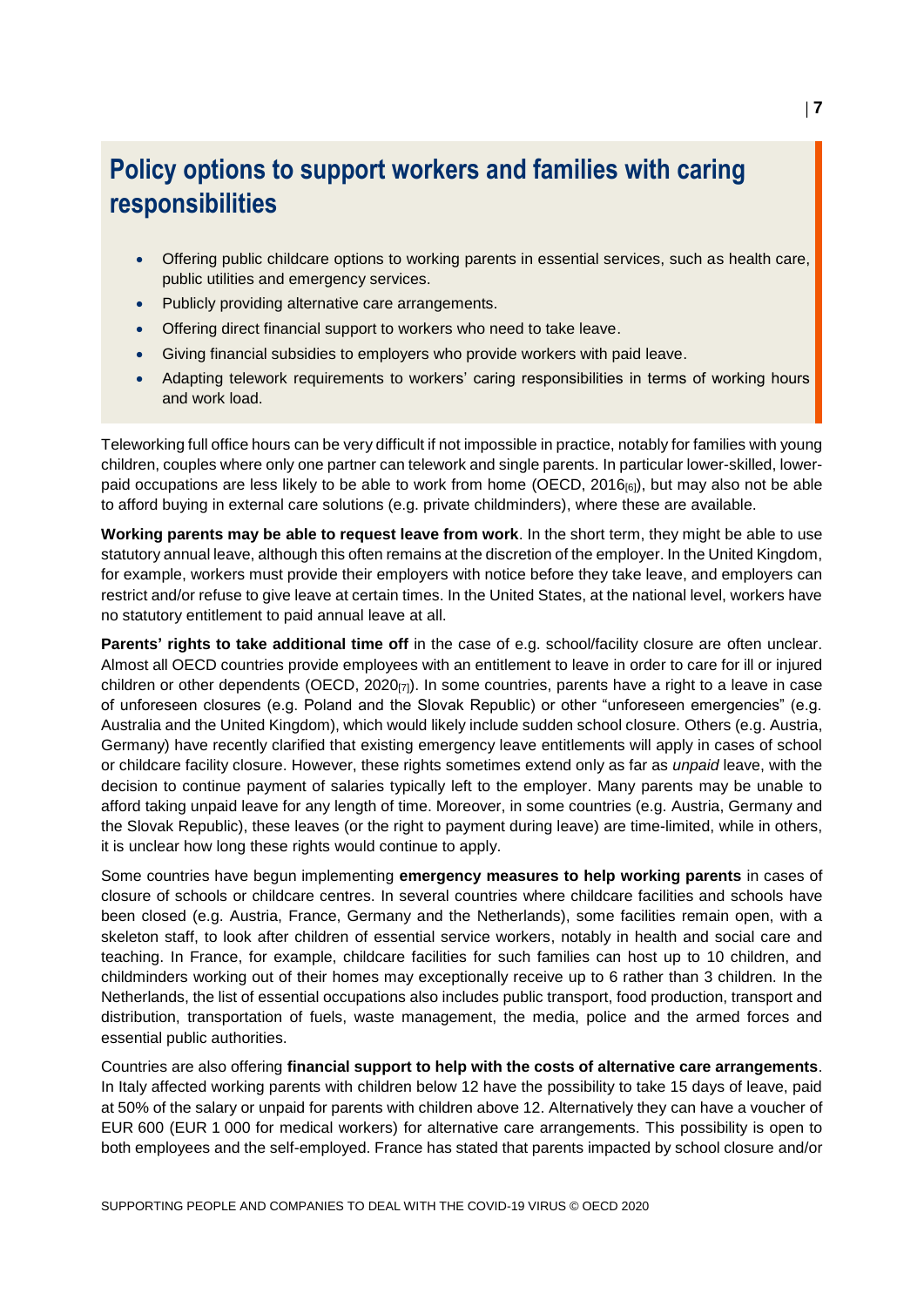self-isolation will be entitled to paid sick leave if no alternative care or work (e.g. teleworking) arrangements can be found. Portugal announced that parents with children below the age of 12 who cannot work from home and whose children are affected by school closures receive a benefit of two-thirds of their monthly baseline salary, paid in equal shares through employers and social security. Self-employed workers can claim one-third of their standard take-home pay.

A further measure is **financial support to employers who provide workers with paid leave**. In Japan, the Ministry of Health, Labour and Welfare has announced a subsidy to firms that establish their own paidleave systems for workers affected by school closures. Employers will be compensated for the continued payment of salaries while workers are on leave up to a limit of JPY 8 330 per person per day.

Workers with elderly dependents may face an equally pressing need for time off. Several OECD countries provide workers with a statutory right to leave to care for parents or adult relatives with a serious or critical illness (e.g. Austria, Germany, Korea, the Netherlands and the United Kingdom), often unpaid. However, these rights would likely apply in cases where relatives develop serious symptoms, but it is not clear whether they extend to elderly relatives with (initially) mild symptoms or those self-isolating. Moreover, even where a statutory right applies, workers are often required to provide notice before taking leave which may not be practical where a relative requires urgent care.

## **Securing workers' jobs and the economic viability of firms**

In light of the enormous challenge that firms across all sectors are facing in dealing with a combined supply and demand shock, immediate measures are needed to secure jobs and incomes and grant firms flexibility to quickly recruit staff replacements, where necessary.

An important lesson learned from the 2008 global financial crisis is the positive role that **short-time work (STW) schemes** can play in mitigating the economic and social costs of major economic crises (OECD, 2010 $_{[8]}$ ; 2014 $_{[9]}$ ; 2018 $_{[10]}$ ). STW schemes seek to preserve jobs at firms that experience a temporary drop in demand. They provide public income support to workers whose working hours have been reduced or who have been temporarily laid off while firms maintain their contract with an employee during the period of STW or the suspension of work. This permits employers to hold on to workers' talent and experience and enables them to quickly ramp up production once economic conditions recover.

# **Policy options to help securing jobs and incomes as firms are struggling with a demand shock**

- Introducing, extending and temporarily relaxing participation and conditionality requirements in short-time work schemes.
- Simplifying procedures and provide easy access to online information for employers.
- Promoting the uptake of online training to invest in the skills of employees during the downturn.
- Facilitating rapid recruitment of staff to replace sick workers in core functions.

Most OECD countries operate STW schemes. Institutional differences relate, amongst others, to the conditions for participation (e.g. economic justification, social-partner agreement, unemployment benefit eligibility), the conditions for their use (e.g. recovery plan, training, job search) and the way the costs of STW are shared between governments, firms and workers. The challenge for policy makers is to strike the right balance between ensuring adequate take-up and maintaining cost-effectiveness, i.e. limit the extent to which jobs that would have been preserved anyway or are unviable even in the long-term are unduly subsidised.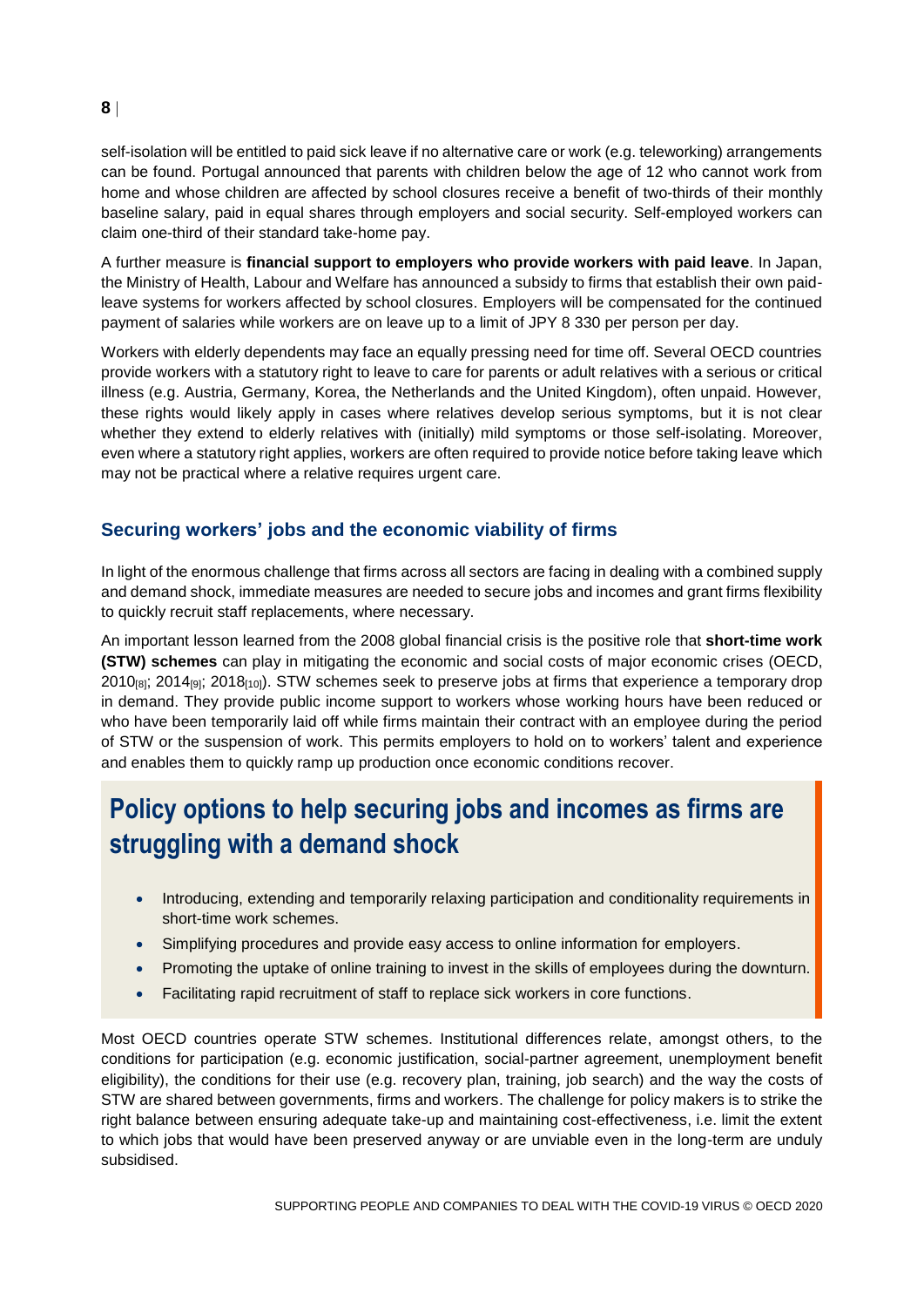The main priority in the current context is to promote rapid take-up of STW. This requires clear and easily accessible online information on how to use STW schemes, as well temporarily relaxing participation and conditionality requirements.

A number of countries have taken recent steps to expand STW and facilitate access. Germany simplified access to *Kurzarbeit*. Firms can now request support if 10% of their workforce are affected by cuts in working hours, compared to one third before. In addition to compensating 60% of the difference in monthly net earnings due to reduced hours, the labour agency will now also cover 100% of social insurance contributions for the lost work hours. This is an increase compared to the financial crisis, when only 50% of social insurance contributions were subsidised and employers had to cover the other half. Germany also extended the *Kurzarbeit* to cover temporary/agency work hence pre-empting greater labour market segmentation.

Italy has extended short-time work (*Cassa Integrazione Guadagni*) to all sectors and companies for up to 9 weeks. Japan expanded the coverage and eased the requirement of its short-time work scheme, the *Employment Adjustment Subsidy* (EAS). Previously, one of the conditions for EAS was a 10% reduction of production for more than three months; now this period has been reduced to only one month. In addition, in regions in "state of emergency" (currently only in Hokkaido) this requirement is regarded as satisfied regardless of firms' production or sales, the subsidy rate is increased, and non-standard workers are also covered.

Korea also relaxed the requirements for its employment retention subsidy programme. It also raised for six months the level of the wage subsidy that companies can claim if they keep their employees on paid-leave or leave-of-absence programmes, from half to two thirds of the wage paid for large companies, and from two thirds to three quarters of the wage paid for SMEs. Portugal announced a "temporary lay-off scheme", permitting companies in economic difficulties to retain their staff, with employees continuing to receive two thirds of their pay, 70% of which will be covered through social security. The Danish Government agreed with the social partners to cover 75% of workers' salaries in companies hit by the crisis up to a maximum threshold if the companies continue to pay the remaining 25% rather than to lay off workers. Employees contribute by taking five days of mandatory annual leave. France unified and simplified its STW schemes and expanded them to all workers, with a replacement rate of 84% of the gross wage (100% if the workers participate in training or are paid at the minimum wage) fully covered through the general budget, instead of targeting the schemes to workers around the minimum wage. In some countries, such as Belgium, France, and the Netherlands, existing short-term work schemes can be extended to apply in the case of a *force majeure*, covering people placed in quarantine or companies affected by an epidemic.

During the period of stoppage, companies could promote the **uptake of online training** to invest in the skills of employees. France, for instance, is encouraging firms to use a special training subsidy, the *FNE Formation*, instead of traditional STW. *FNE Formation* had originally been developed for companies undergoing structural changes that needed to re- skill or upskill their workforce.

France and Italy have also introduced limitations to economic dismissals to force companies to use the expanded STW schemes instead of laying off workers. Such measures can reassure workers in a period of already strong anxiety, limit opportunistic behaviours of few employers who may use the crisis as an excuse to dismiss "difficult" workers and avoid the social stigma of being fired. However, they may also lead to a few company bankruptcies if access to STW schemes for firms turns out to be incomplete, impractical or too costly. Moreover, if limitations to economic dismissals are not rapidly lifted once the epidemic is over, they may inhibit restructuring processes and slow down the recovery. Some workers may get locked in unviable companies instead of being taken care of by public employment services that could offer re-training and other support.

The rapidly rising count of workers who are sick, quarantined or absent from work to care for their children also risks undermining the functioning of essential economic sectors, notably in health and long-term care and transportation. Measures may therefore be needed to facilitate the rapid recruitment of temporary staff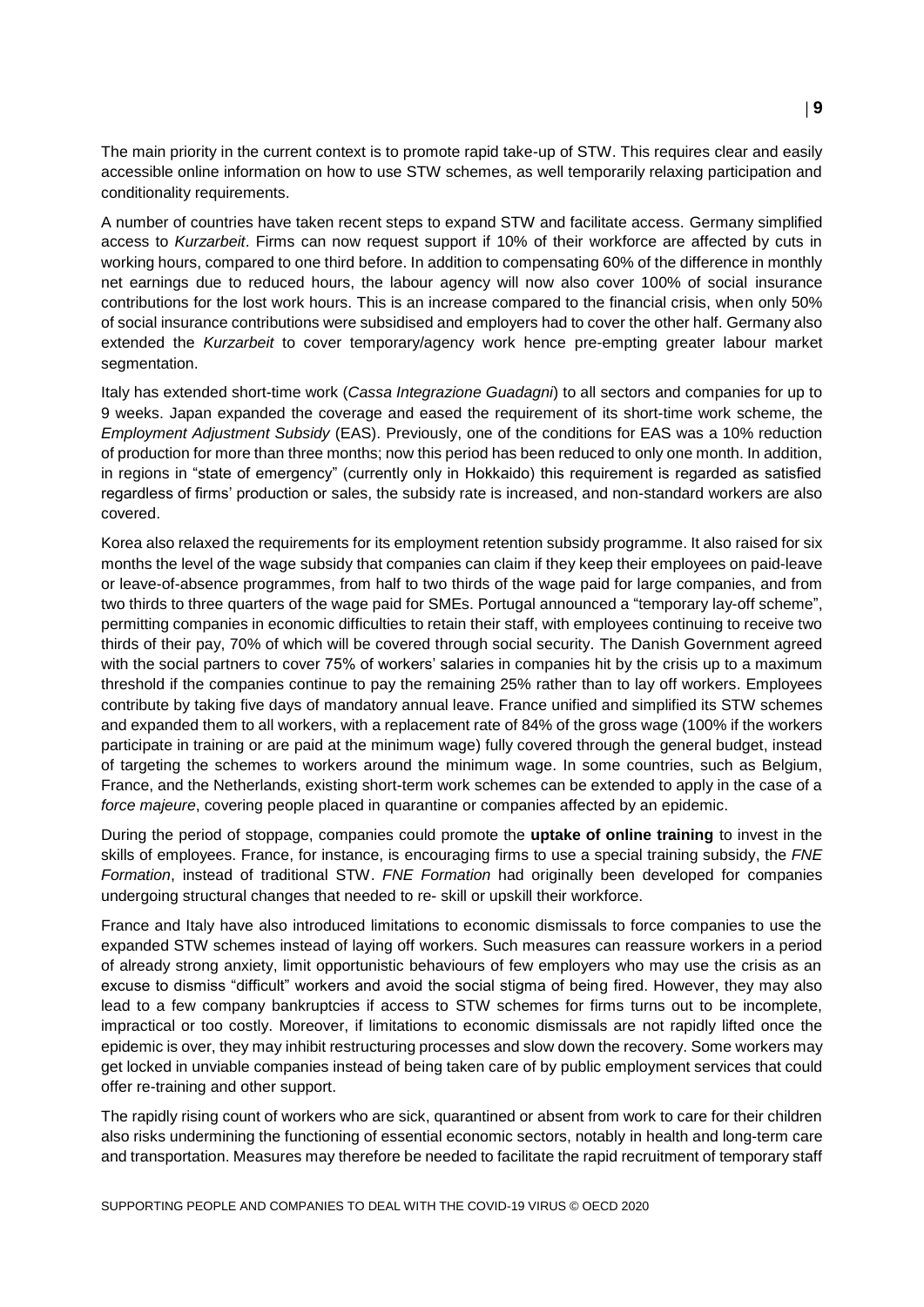that can take over core functions, *e.g.* tailored exemptions to regulations that limit hiring of workers on temporary contracts and/or targeted incentives for workers that take up these jobs despite the health crisis.

## **Providing income support for those losing their job or their self-employment income**

The COVID-19 crisis puts jobs and livelihoods at risk in the short to medium term, both because of disrupted supply chains and falling demand. In addition, workers who do not have access to adequate leave in case of sickness or caring responsibilities may have to cut down their activities or even leave their jobs entirely. Further, rising economic insecurity may undermine some households' capacity to pay their rent, make monthly mortgage payments, or cover the cost of utilities. During a period where many governments are asking people to "shelter at home", support measures to ensure that households can remain in their dwelling are especially important.

# **Policy options to protect workers and families who lost their jobs or self-employment income**

- Extending access to unemployment benefit to non-standard workers.
- Providing easier access to benefits targeted at low-income families.
- Considering one-off payments to affected workers.
- Reviewing the content and/or timing of reforms restricting access to unemployment benefits that are already scheduled.
- Helping economically insecure workers stay in their homes by suspending evictions and deferring mortgage and utility payments.

**Unemployment benefits and related income support** are crucial for cushioning income losses. But not all job losers have access to such support, which is especially problematic if health insurance is tied to employment or benefit receipt. Recent OECD analysis (OECD, 2019<sub>[11]</sub>) shows that, prior to recent and forthcoming policy reforms, income support for "standard" workers (those with past continuous full-time work) was relatively accessible in France, Luxembourg, Iceland, Spain, Slovenia and Belgium, with 90% or more receiving at least some support following a job loss. Support was less accessible in Estonia, United Kingdom, Austria, Latvia, Portugal, the Czech Republic and the Slovak Republic, but the likelihood of receiving support was still above 70% in these countries. In Poland, Greece and Italy, even standard workers had a significant risk of not receiving any support following a job loss [\(Figure](#page-11-0) 3).

Workers in non-standard forms of employment are, on average, significantly less well protected that workers in standard forms of employment against the risk of job or income loss. In some countries, such as the Czech Republic, Estonia, Latvia, Portugal and the Slovak Republic, workers engaged in independent work, short-duration or part-time employment are 40-50% less likely to receive any form of income support during an out-of-work spell than standard employees. Even where non-standard workers receive support, they often receive much lower benefits than standard employees, for example in Greece, Italy, Slovenia and Spain.

**10**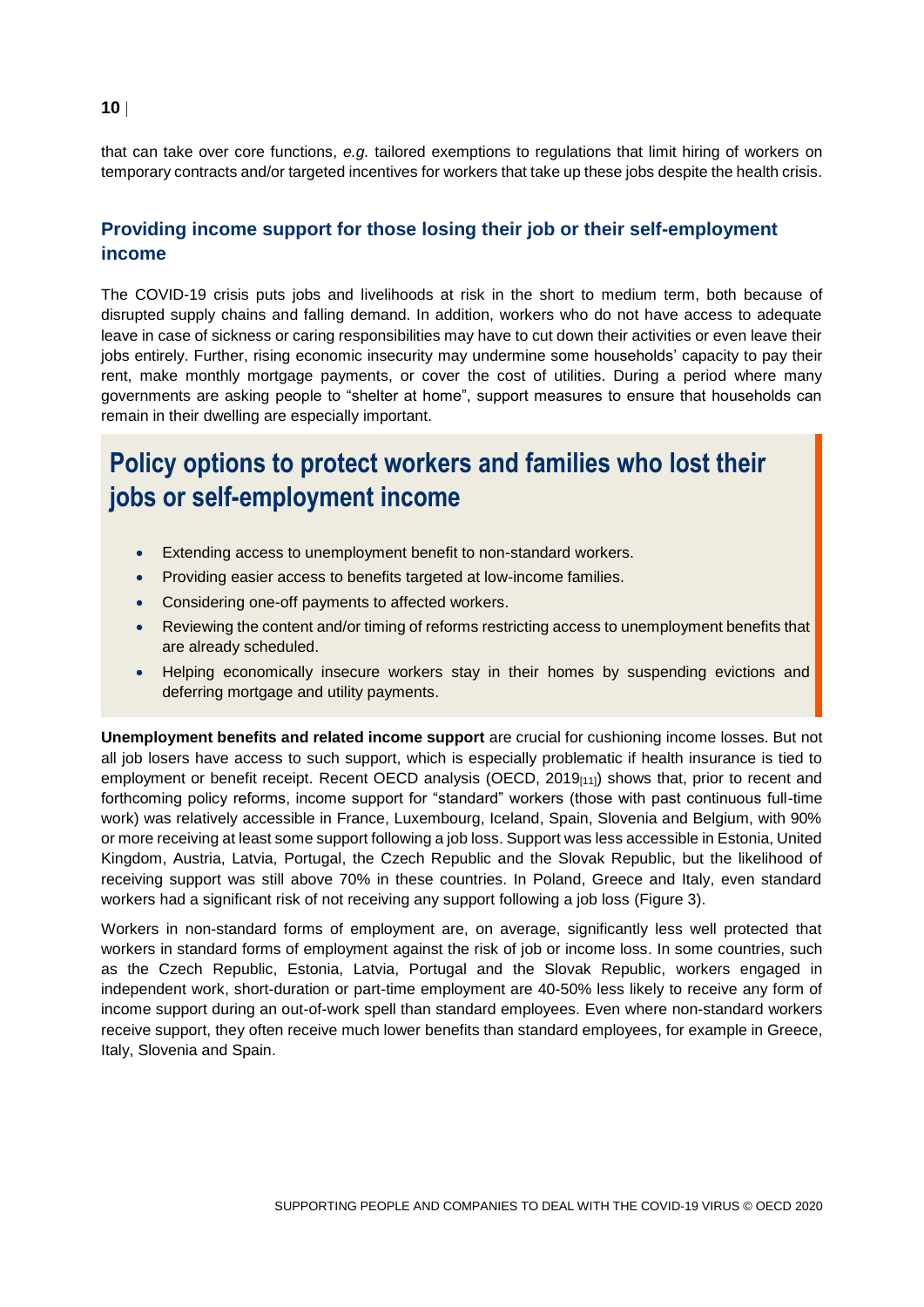#### <span id="page-11-0"></span>**Figure 3. Non-standard workers receive little income support in some countries**



Overall support package for working-age individuals, 2014-15

Note: Predicted benefit receipt during an entire year comparing: i) an able-bodied working-age adult who is out of work, had uninterrupted fulltime dependent employment with median earnings in the preceding two years, and lives in a two-adult low-income household without children ("baseline: past-standard work", triangle-shaped markers); and ii) an otherwise similar individual whose past work history is "non-standard": mostly in part-time work, mostly self-employed, or interrupted work patterns during the two years preceding the reference year ("past nonstandard", light and dark diamond-shaped markers). Additional results for different categories of non-standard work are available for some countries.

Statistical significance refers to the gaps between baseline and comparator cases (90% confidence interval). Full-time students and retirees are excluded from the sample. Details on data and model specification are summarized in Box 7.3 and presented in further detail in Fernández, Immervoll and Pacifico (forthcoming[12]). The data source, the European Union Statistics on Income and Living Conditions (EU-SILC) covers additional countries but they are excluded here because effective sample sizes were small (e.g. Ireland, Lithuania), because the required microdata were entirely unavailable (Germany), because key employment-status variables are recorded only for one individual per household (Denmark, Finland, the Netherlands and Sweden), or because of partial or partly conflicting information on income or benefit receipt (Norway). Source: OECD (2019<sub>[11]</sub>), OECD Employment Outlook 2019: The Future of Work, [https://dx.doi.org/10.1787/9ee00155-en.](https://dx.doi.org/10.1787/9ee00155-en)

Already before the COVID-19 crisis, many countries were exploring how to shore up access to out-of-work benefits in the context of changing working arrangements. For instance, Austria, Canada, France and Spain have extended entitlement to unemployment benefits to independent workers. Denmark has also strengthened the portability of earned entitlements across different jobs and forms of employment. Italy has facilitated access to means-tested safety-net benefits.

Additional temporary emergency measures may be needed to provide urgent and easy-to-access income support during the COVID-19 crisis. Several countries have announced initiatives, which are sometimes modelled on the initial responses to the global financial crisis in 2008/09 (OECD, 2014 $_{[9]}$ ).

One focus has been on **easing access to benefits targeted to low-income families.** The United Kingdom has announced that self-employed workers with low earnings will have more ready access to the main means-tested programme (Universal Credit), and a new hardship fund for local authorities is to support vulnerable people in their area.

Another option is to make **one-off payments to workers in urgent need***.* In France, for example, during the global financial crisis, a temporary lump sum payment of EUR 500 was paid directly by the public employment service to workers who lost their jobs but were not eligible to unemployment insurance. Australia has announced that 6.5 million lower-income Australians with benefit entitlements will receive a one-time lump-sum payment of AUD 750. In Italy, some self-employed workers will receive a lump-sum payment for the month of March of EUR 600.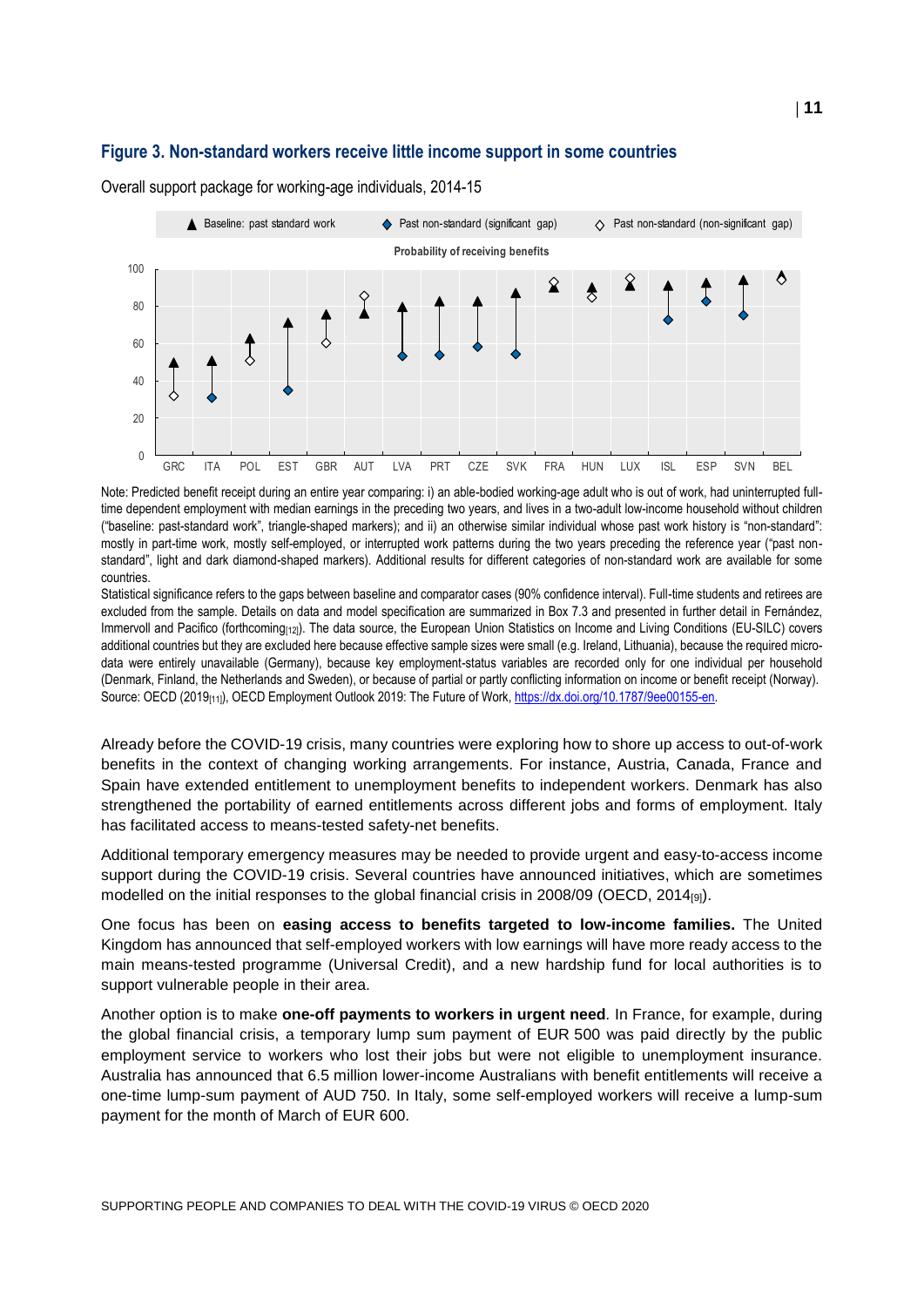Governments may also want to **review the content or timing of reforms that are already scheduled***.* In France, for instance, the 2019-20 reform of the unemployment insurance tightens minimum contribution eligibility conditions, from 4 to 6 months of work over a 24-month period, and limits replacement rates for workers on fixed-term contracts. Since those workers are not only most at risk of losing their jobs but also less likely to benefit from other forms of protection, such as STW schemes, the reform has been partly postponed for several months. In the United States, access to the Supplemental Nutrition Assistance Program (SNAP, previously "food stamps") was due to be tightened in April.

Public employment services may need to adapt **procedures for claiming benefits**, the **delivery and composition of active labour market policies** and the application of activation criteria. Benefit applications by phone, email or online should quickly become the norm during the current health emergency. Remote benefit claims are already possible in most countries, but several of them still require applications to be made in person.<sup>1</sup> Germany cancelled all personal interview appointments for jobseekers; the Estonian and Belgian public employment services now offer online job search counselling and job mediation. Likewise, the provision of employment measures has to be halted, especially if these take place in groups (such as training or job clubs), in favour of online courses and virtual group counselling.

Countries are also implementing responses to ensure that **households can remain in their dwelling** if they struggle to cover rent, mortgage or utility payments due to a job or wage loss. Several (Italy, Spain, the Slovak Republic and the United Kingdom) have introduced temporary deferments of mortgage payments; others temporarily suspended foreclosures (United States) or evictions (France, Spain, the United Kingdom, the United States, and some Canadian regions and municipalities). Through a change in legislation, Greece is temporarily allowing tenants whose employment contract has been suspended because of the COVID-19 crisis to pay only 60% of their monthly rent on their main residence in March and April. Japan is allowing households affected by COVID-19 to postpone payments on utility bills if needed. Some countries have introduced measures to support the homeless, who are especially vulnerable to the spread of COVID-19 and lack the ability to effectively "shelter in place": France, for instance, has requisitioned hotel rooms to be used by the homeless during the lockdown.

# **Providing financial support to firms affected by a drop in demand**

Besides means of quickly adjusting staff numbers, many firms will require financial support. This applies in particular to small businesses and the self-employed, including shops, restaurants and the cultural sector.

# **Policy options to provide financial support to firms affected by the crisis**

- Deferring tax and social contribution payments.
- Setting up financial facilities to temporarily support companies' liquidity.

Several countries have taken **rapid steps to help firms to cut costs or to provide them with liquidity** by permitting a deferral of tax and social contribution payments. Australia, for instance, announced a package to reduce the financial burden to SMEs including changes in depreciation rules and the possibility for businesses hit hard by the downturn to defer tax obligations. Denmark announced to provide a credit facility of DKK 125 billion (5% of GDP), allowing firms to postpone VAT and tax payments. The United

 $\overline{1}$ 

See Table 3 in Immervoll and Knotz (2018[13]).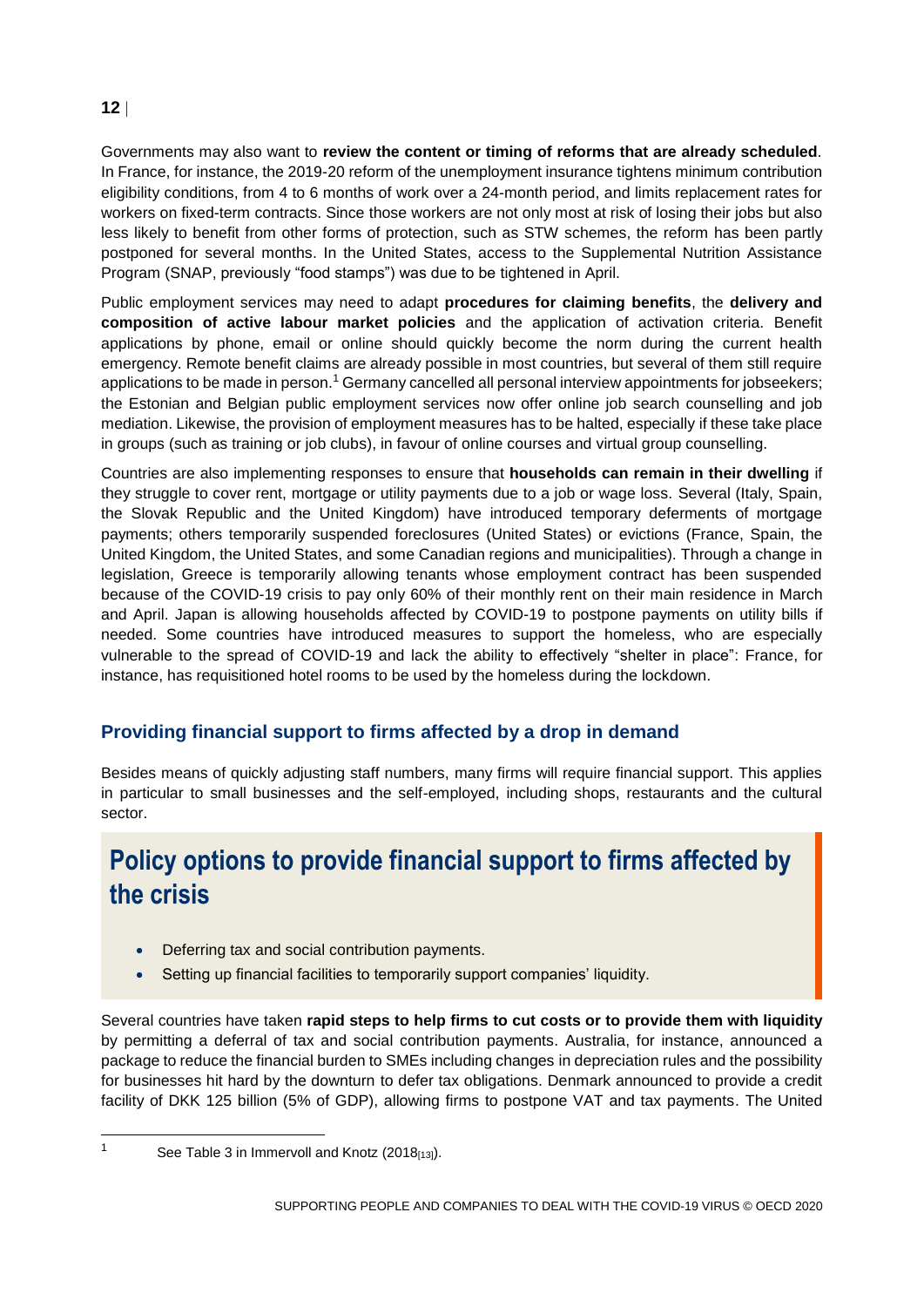Kingdom will abolish taxes on small retail or hospitality business properties for a year. Germany has made it easier to grant tax deferrals, to adapt tax prepayments and has waived enforcement measures and latepayment penalties until the end of the year if the debtor of a pending tax payment is directly affected by the COVID-19 crisis.

Many countries have also been responding by offering **public grants and emergency credits**. Australia will provide temporary liquidity support to small and medium businesses with employees affected by the COVID-19 crisis of up to AUD 25 000, which is predicted to benefit around 690 000 businesses. The United Kingdom announced an emergency business loan scheme that provides lenders with an 80% government guarantee for loans made to SME and that covers SMEs' interest payments and fees for up to 12 months. The UK Government also announced GBP 3 000 cash grants to all small businesses, which amounts to a total pay-out of GBP 2 billion. Italy and Germany will expand existing liquidity assistance programmes to make it easier for companies to access cheap loans.

A number of countries have also announced refunding firms for the costs of sick pay to staff who are off work because of COVID-19, see above.

Providing financial support to firms also requires the mobilisation of the financial sector and the support of central banks, measures that are beyond the scope of this brief. Other specific measures for SMEs can be found in the note by the OECD Centre for Entrepreneurship, SMEs, Regions and Cities (CFE) [\[available](https://oecd.dam-broadcast.com/pm_7379_119_119680-di6h3qgi4x.pdf)  [online\]](https://oecd.dam-broadcast.com/pm_7379_119_119680-di6h3qgi4x.pdf).

#### **References**

| Bureau of Labor Statistics (2019), Paid Leave Benefits,<br>https://www.bls.gov/ncs/ebs/benefits/2019/benefits_leave.htm.                                                                                                                           | $[2]$  |
|----------------------------------------------------------------------------------------------------------------------------------------------------------------------------------------------------------------------------------------------------|--------|
| Fernández, R., H. Immervoll and D. Pacifico (forthcoming), "Beyond repair? Anatomy of<br>income support for standard and non-standard workers in OECD countries", OECD<br>Employment, Social and Migration Working Papers, OECD Publishing, Paris. | $[12]$ |
| Immervoll, H. and C. Knotz (2018), "How demanding are activation requirements for<br>jobseekers", OECD Social, Employment and Migration Working Papers, No. 215, OECD<br>Publishing, Paris, https://dx.doi.org/10.1787/2bdfecca-en.                | $[13]$ |
| OECD (2020), OECD Family Database, http://www.oecd.org/els/family/database.htm.                                                                                                                                                                    | $[7]$  |
| OECD (2019), OECD Employment Outlook 2019: The Future of Work, OECD Publishing,<br>Paris, https://dx.doi.org/10.1787/9ee00155-en                                                                                                                   | $[11]$ |
| OECD (2018), Good Jobs for All in a Changing World of Work: The OECD Jobs Strategy,<br>OECD Publishing, Paris, https://dx.doi.org/10.1787/9789264308817-en.                                                                                        | $[10]$ |
| OECD (2018), Towards Better Social and Employment Security in Korea, Connecting People<br>with Jobs, OECD Publishing, Paris, https://dx.doi.org/10.1787/9789264288256-en.                                                                          | $[1]$  |
| OECD (2016), Be Flexible! Background brief on how workplace flexibility can help European<br>employees to balance work and family, http://www.oecd.org/els/family/Be-Flexible-<br>Backgrounder-Workplace-Flexibility.pdf.                          | [6]    |
| OECD (2014), "The crisis and its aftermath: A stress test for societies and for social policies",<br>in Society at a Glance 2014: OECD Social Indicators, OECD Publishing, Paris,<br>https://dx.doi.org/10.1787/soc_glance-2014-5-en.              | $[9]$  |

SUPPORTING PEOPLE AND COMPANIES TO DEAL WITH THE COVID-19 VIRUS © OECD 2020